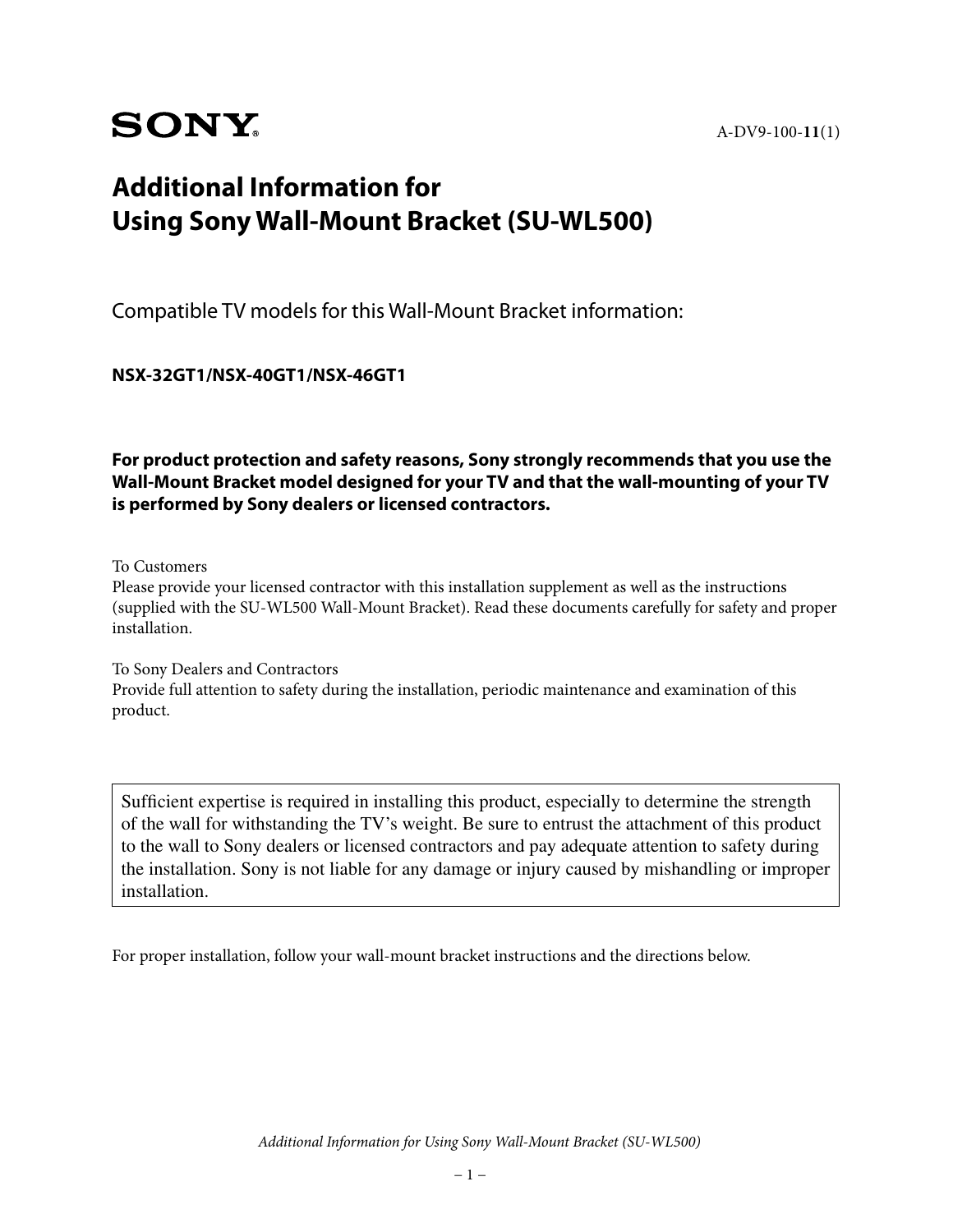## **Installing the Wall-Mount Bracket**

Install the Base Bracket and Mounting Hooks.

- **1 Open the Wall-Mount Bracket package and check for all the required parts along with the Instructions.**
- **2 Decide where you want to install your TV. Refer to the TV installation dimensions table.**

#### **Dimension Table**



Screen center point

Unit: inches (mm)

| <b>Model Name</b> | <b>Display</b>   |                 | Screen center  | Length for each mounting angle |              |                   |                 |               |
|-------------------|------------------|-----------------|----------------|--------------------------------|--------------|-------------------|-----------------|---------------|
|                   | dimensions       |                 | dimensions     | Angle (0°)                     |              | Angle (20°)       |                 |               |
|                   | ⊛                | ◉               | ⓒ              | ❶                              | ❶            | E                 | G               | Н             |
| <b>NSX-32GT1</b>  | $30^{1}/_{4}$    | 19              | $7^{3}/_{4}$   | 17                             | $4^{1/2}$    | $10^{1}/_{\rm s}$ | $18^{3}/_{4}$   | 18            |
|                   | (766)            | (481)           | (197)          | (433)                          | (115)        | (258)             | (476)           | (457)         |
| <b>NSX-40GT1</b>  | $37^{5}/_8$      | $23\frac{1}{8}$ | $6\frac{1}{8}$ | $17^{3}/_{4}$                  | $4^{3}/_{8}$ | $11^{1}/_{4}$     | $21^{3}/_{4}$   | $18^{5}/_8$   |
|                   | (953)            | (587)           | (157)          | (450)                          | (113)        | (285)             | (553)           | (473)         |
| NSX-46GT1         | 42 $\frac{7}{8}$ | $26\frac{1}{8}$ | $4^{3}/_{4}$   | $17\frac{7}{8}$                | $4^{3}/_{8}$ | $12^{1/4}$        | $24\frac{1}{2}$ | $18^{3}/_{4}$ |
|                   | (1,086)          | (661)           | (122)          | (453)                          | (113)        | (311)             | (623)           | (475)         |

Figures in the above table may differ slightly depending on the installation.

#### **CAUTION**

The wall that the TV will be installed on should be capable of supporting a weight of at least four times that of the TV. Refer to your TV's operating instructions for its weight.

## **3 Install the Base Bracket on the wall.**

Refer to the Instructions for SU-WL500.

**4 Disconnect all the cables from the TV.**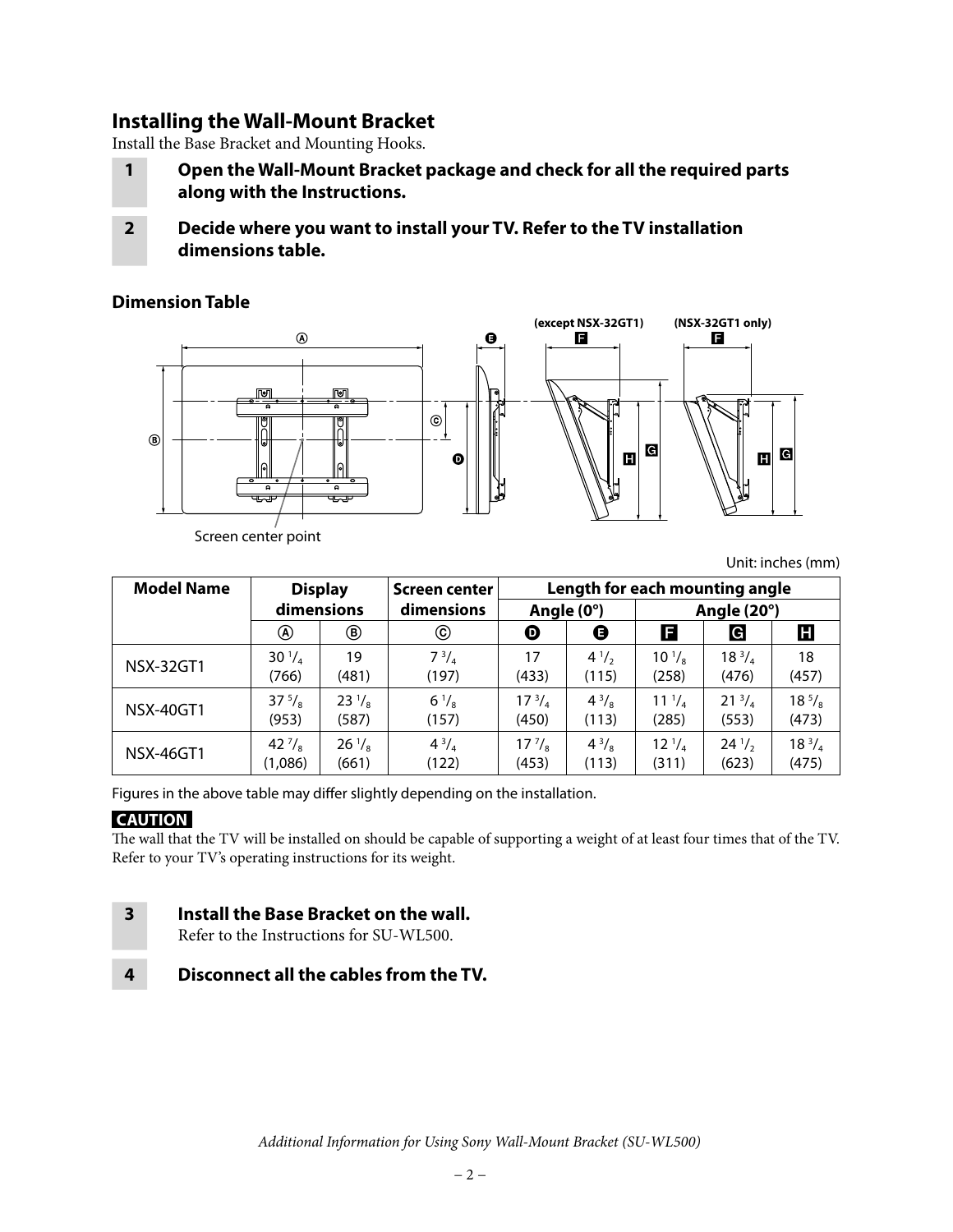#### **5 Secure the Mounting Hook to the rear of the TV.**

Determine the screw locations and secure the Mounting Hooks to the rear of the TV. Refer to the "Screw and Hook Locations Diagram/Table" shown below.



• Place the TV on the Table-Top Stand, when securing the Mounting Hook.

#### **Screw and Hook Locations Diagram/Table**

| Model Name                  | <b>Screw Locations</b> | <b>Hook Location</b> |  |
|-----------------------------|------------------------|----------------------|--|
| <b>NSX-32GT1</b>            |                        |                      |  |
| <b>INSX-40GT1/NSX-46GT1</b> | e,                     |                      |  |

#### **Screw Location**

When installing the Mounting Hook on the TV.



When installing the TV onto the Base Bracket.





\* Hook position "a" cannot be used for the models in the table above.